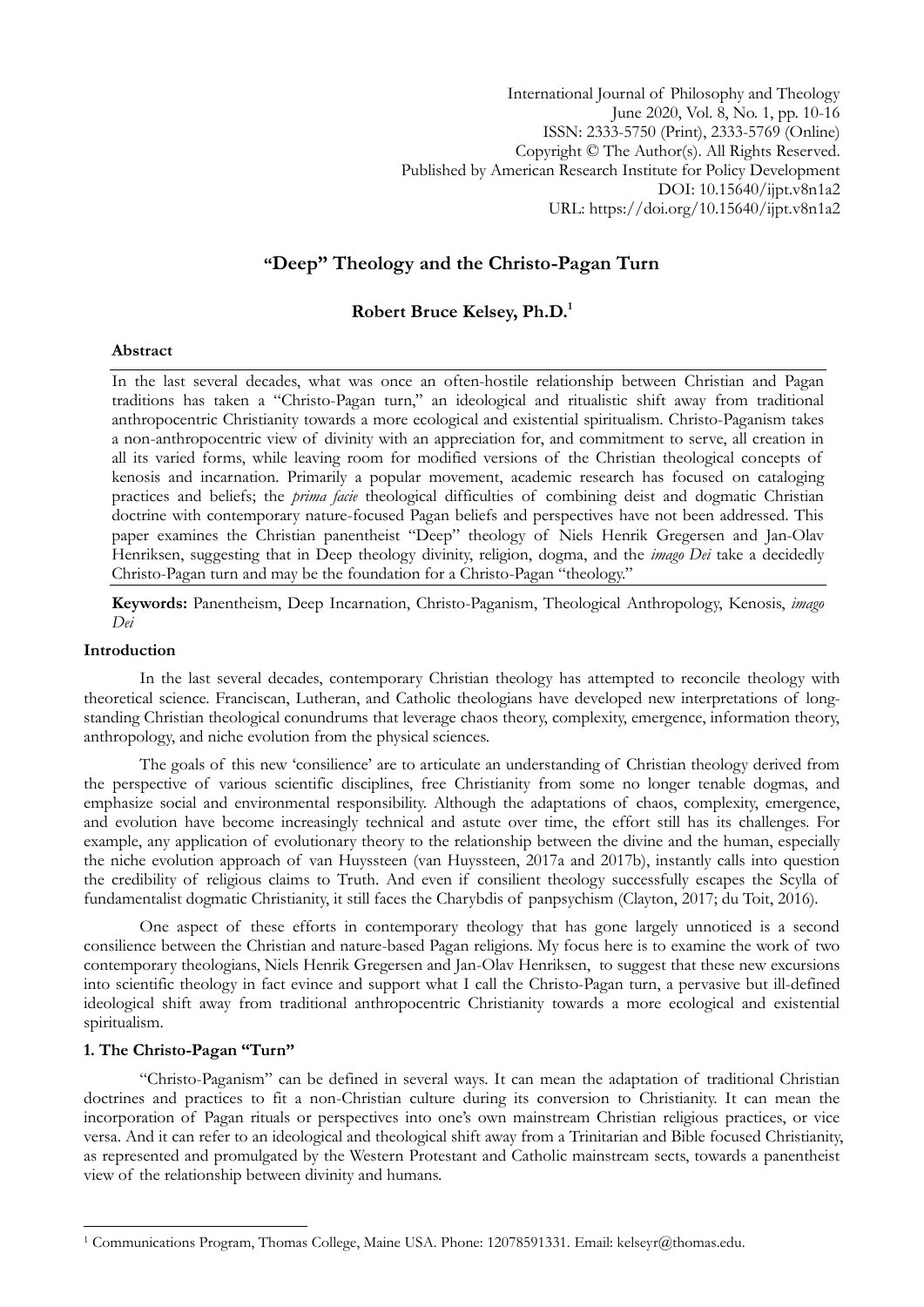#### Robert Bruce Kelsey 11

As used here, Christo-Pagan refers to any theological/philosophical position that melds a nonanthropocentric view of divinity with an appreciation for, and commitment to serve, all creation in all its varied forms, while leaving room for modified versions of the Christian theological concepts of kenosis and incarnation.

Anyone familiar with the participatory emphasis of the Eastern Christian church or the ecological ("cosmic") emphasis of Franciscan theology may with good reason ask, "How is this *pagan*?" The answer lies in what Christo-Paganism rejects in, not what it retains from, mainstream Christianity. Christo-Paganism is not an ecological sympathy attached to traditional fundamentalist, evangelical Christianity as that is instantiated for example in the United States. It is not Bible-centric and rejects some of the Western European Christian dogma, doctrines, and social prejudices derived from that source text, especially those aspects that Robert Daly calls the "violent Christianity" of the Western church (Daly, 2007). It may disregard trinitarian views of God while still maintaining the human Jesus as a divinely-inspired, divine exemplar, and it often combines ceremonial aspects of modern nature-religion practices with Christian ritual practices.

Socio-politically, Christo-Paganism shares with Progressive Christianity and The Christian Left an emphasis on social justice, compassion, and freedom, but not their belief that the Bible is the only divinely inspired work. Its doctrines and ritualistic practices, when articulated by self-identifying Christo-Pagans, are remarkably eclectic, drawing from Medieval High Magick, modern Wicca, perspectives and ceremonies of indigenous populations, and, of course, contemporary Christian practices.

I refer to the Christo-Pagan "turn" because Christo-Paganism is less a religion than it is a stance towards religion and spirituality. Although modern *Paganism* (primarily Wicca or witchcraft) has become an acceptable arena for academic research (e.g., Hutton, 2007, and Schutten& Rogers, 2011), little attention has been given to the roots of the *Christo-Pagan* movement in the last quarter of the 20th century by academic researchers. If and when that research is conducted it will surely find that the movement had multiple causes: Deep Ecology (Naess, 1973 and 1987; Deval, 2001), the hostility towards doctrinal Genesis-focused Christianity (White, 1967; Grula, 2008), and the proliferation of books on various forms of Paganism for the general reader. As these roots suggest, Christo-Paganism is found in social, not academic, "circles". With the exception of one brief account of the "tenets" of Christo-Paganism (Elsecott, 2008) – which, significantly, includes both kenosis and theosis – the movement has no articulated theology and most of the activity within the movement is in virtual space: blogs, Tumblr, ritual instruction web sites, etc.

Another reason Christo-Paganism has received so little attention may be the misleading data in Gwendolyn Reece's otherwise excellent 2012 survey of Pagan affiliations and beliefs (Reece, 2014a; Reece, 2014b). In Reece's study, only 4% of respondents (n=3318) self-identified as Christo-Pagan, but those results are questionable for several reasons. In the absence of a generally accepted definition or established set of doctrines and beliefs, self-identification is not as reliable a criterion as it might be for, say, "Methodist". Not everyone who adopted Pagan rituals into their Christian worship (or vice versa) would have considered themselves "Christo-Pagan" in 2012, but the "turn" was already well underway.

Christian Wicca and Christian Witchcraft are excellent examples. Nancy Chandler Pittman"s 2003 *Christian Wicca* was subtitled "The Trinitarian Tradition," placing Wiccan and Christian devotion in the same "path". Adelina St. Clair"s *The Path of a Christian* Witch in 2010 gave voice to a growing number of Christians using Pagan (often referred to as "witch") rituals in their daily Christian practice. The "Christian Witches" so active in the Tumblr blogsphere some years ago self-identified as Christian and often defended their practices from both Biblical and Christian theological perspectives. Furthermore, many Pagans had lived in an interfaith world since the 1980s and the Christo epithet was inappropriate or unnecessary: Mathew Fox"s *Original Blessing* (1983) and *One River, Many Wells* (2000) were already part of the Pagan "consciousness." And as Rev. Mark Townsend"s *Jesus Through Pagan Eyes*  (2012) amply showed, many Pagan trajectories already saw Jesus as a moral and spiritual exemplar and were sensitive to the overlap between Christian and Pagan beliefs and practices.

Despite differences in ritual practices and visions of "divinity", Pagan religions share a deep commitment to caring for the physical world with which we are fundamentally, metaphysically united. That commitment is where "Deep" theology and Paganism begin to cross "paths".

## **2. Deep Incarnation and God "As" the World**

Niels Henrik Gregersen originally conceived Deep Incarnation as a means to understand suffering in the world: God's incarnation in Jesus was also God's demonstration of the kinship of life and death, pleasure and pain. However, Gregersen also believes that unless we expand that insight into God"s action across history and across species, we have reduced God's work and the Christian message to an arbitrarily historicist and anthropocentric vision of divinity.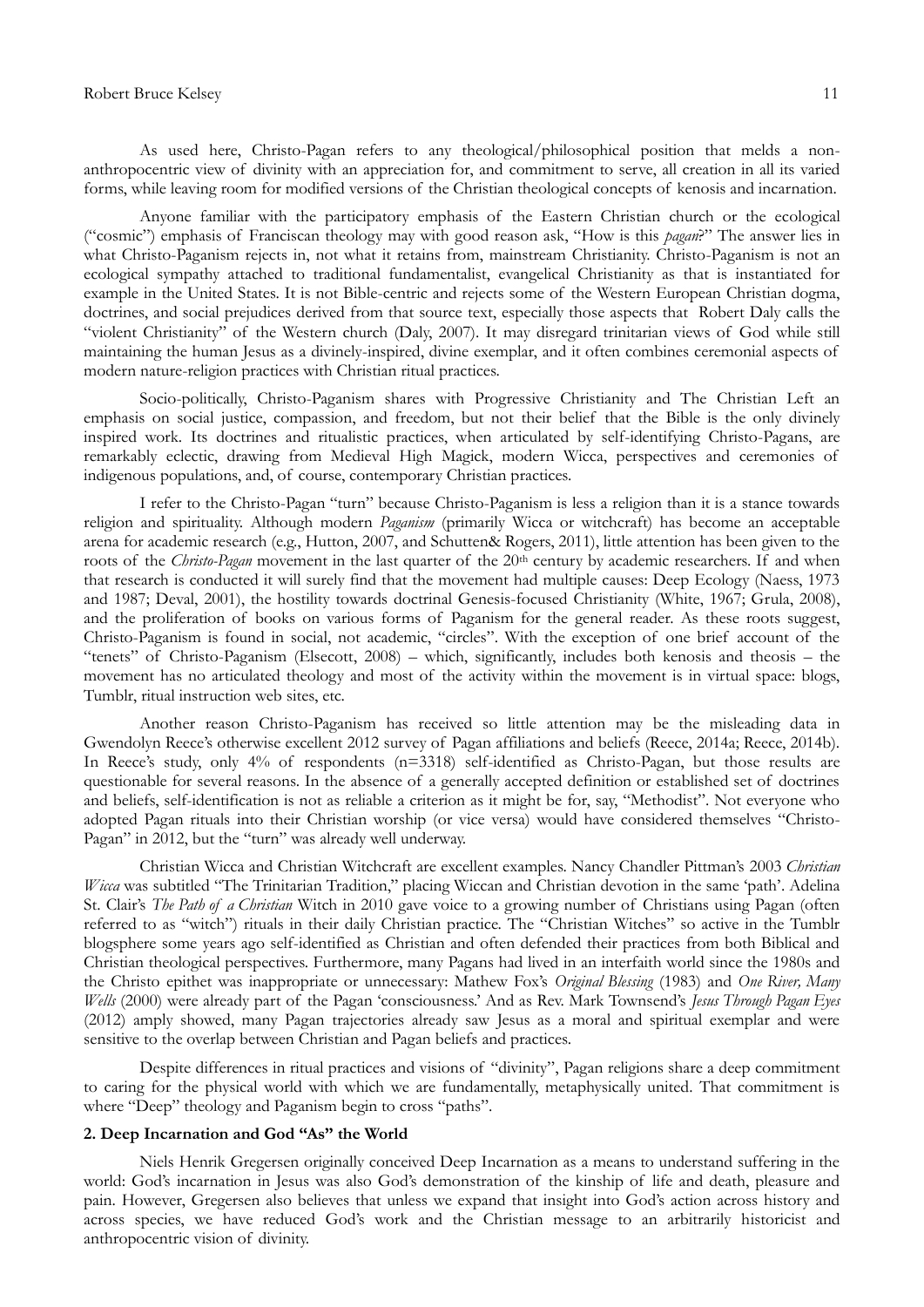Combining the Pauline and Johannine Christologies, Gregersen proposes a different view of Jesus, of Logos, and of God's presence in the world. The incarnation occurred into "the whole fabric of physical and biological creation" (Gregersen, 2016b). This means when God became "flesh" (*sarx*), God-in-the-Son became "everything material, from cosmic dust to mud, to the life-forms of grass and weed onwards to animal and human existence".

God is literally omnipresent: He simply and fully "is" in the time that seems to unfold around us, in the spaces and things that seem to appear before us in that temporal field, and in the self that we rely upon to make those individual appearances coherent and knowable. Adding "as" to the Lutheran "in, with, and under," Gregersen suggests that the incarnation was the *realization* of the divine in and *as* the world (Gregersen, 2013).

Being "human" is not a state, it is a combination of relationships and dependencies. We achieve "humanness" by and through our *collective* lives and thoughts and emotions. The degree to which "our" humanity develops and thrives is dependent upon ours patio-temporal situation – our place in history, in a social niche and within a larger culture, and our interaction with our physical environments. The Logos that imbues the world in the *Gospel of John* is not "word", it is both mind and speech. Logos is innately expressive: it assumes someone is listening, and it has something to share (Gregersen, 2010).The tiny speck of vitality that we refer to as "me" is a phantasm. "I" am the living Logos; that Logos is not within me, I am within it.

Gregersen suggests that if we want to understand spiritual or religious "evolution" we should be looking at organisms and their cultural and socially institutionalized environment, not genetics or anthropological psychology. Genetics and the cognitive psychology of religion can describe predispositions to behaving one way rather than another, but it is our immediate (and evolving) environment that prompts and nurtures some predispositions rather than others. Kinship, for example, whether looked at internally as a felt-sensation or externally as a behavior, is based on social interactions as much as genetics.

More importantly, genetics and cognitive theory cannot explain the "containment" metaphors of religion – the Son "in" Jesus, God "in" time, Logos "in" the world. That "in-ness" is not conceptual; it is experienced, naively, in the same sense we experience play, in our social interactions when we lose the awareness of "me as observer" and "you as agent" and respond more holistically, in ensemble.

To put an explicitly Gadamerian slant on this, Gregersen's position makes any and all religious experience a hermeneutic experience (Gadamer, 1989). Whether we are engaged in a ritual, or haggling with another over theological terms, or consumed with rapture, we are fusing our own history ("my-story") with the present ("yourstory" or "God's-story"). The human capacity for religious experience is the experience of play. Play is an effort undertaken for its own sake, it unfolds, it evolves, as you and I and God are on the field and responding to each other's moves.

## **3. "Deep" Symbolism and Evolving Divinity**

Jan-Olav Henriksen expands upon Gregersen"s socio-evolutionary theme (Henriksen, 2013), but his emphasis is on the phenomenal aspects of religious experience rather than the ontology of God *per se.*He accepts the view of current genetic and psychological anthropology that our capacity for religious experience evolved as humans did. Our neurological and biochemical composition had some part to play in our eventual development into beings who could experience wonder, awe, love, grace, and (to use Marcus Borg's term) the sacred. Henriksen points out that we live in a virtual world comprising concepts and feelings, a world in which something we call "me" is somehow "aware" of things and thoughts and feelings. This virtual world also seems to span space and time and perceived reality: we have a sense of possibilities; we are sensitive to regret. These are not physical adaptations; they are physically underpinned mental capacities that exceed the physical, natural processes that support them.

Henriksen, following many other philosophers of this and the prior century, calls this "symbolic" behavior. Symbolism is the mechanism by which we grasp concepts and images *as* concepts and images, utter and receive noises we all understand to be "dog" or "breakfast". We can also "recode" inner experience in words and doctrines, behaviors and rituals, and physical entities such as books and artwork. Symbolic experiences let us contemplate reflectively such things as self, self-hood, and the world beyond our immediate senses. They bridge the void between my inner world of mind and your inner world of mind. To merge Henriksen and Gregersen, what we simplistically think of as "world" and "others" is an active, vital kinship.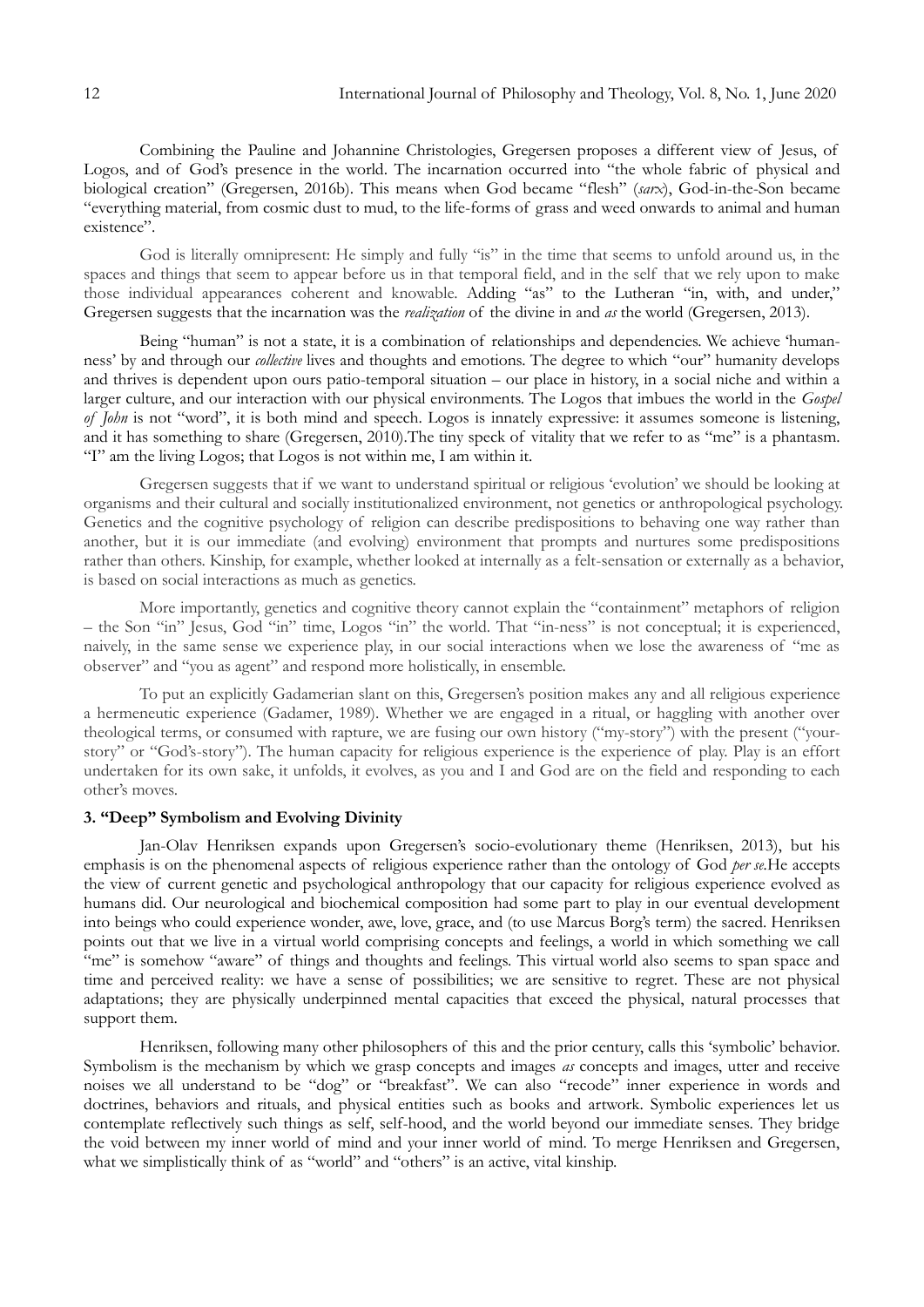#### Robert Bruce Kelsey 13

Religion, for Henriksen, is not a system of doctrinal statements and codified behaviors (at least not initially).It is "a mode of being in the world, which is oriented by and mediated by different types of symbolic activity … narratives, practices, concepts, symbols, different ways of organizing social groups, etc."(Henriksen, 2013, 172).However, our innate capacity for symbolic re-coding, the expression of our symbolic mode of being in the world, changes. For example, we all experience the development of our inner self over time, just as we "watch the world pass by' as we age.

Henriksen invokes Gregersen"s Deep Incarnation theology to bind human symbolic behavior to the divine. Hereiterates Gregersen's view of "flesh" in Gregersen's much-cited article "The Emotional Christ" (Gregersen, 2016a).If God penetrated all of creation, Henriksen argues, that makes Christ both "the peak of creation and the firstborn of the new creation"(Henriksen, 2013, 178). For *Homo sapiens sapiens*living at or after the incarnation, we have as part of our symbolic world a new experience – the call of the (new)*imago Dei*, where we in the image of God have a duty to "represent God in creation and to represent Creation before God in a form of worship that includes prayers for the pre-human and the post-human as well"(Henriksen, 2013, 179).

More importantly, Henriksen believes that *all* living beings have *always* had some relationship to God and that God has *always* related to them according to their capacities. Henriksen agrees with Gregersen that we are part of a much larger family of creatures than just those that are considered special in the typical Christian interpretation of both incarnation and salvation. But he goes further than Gregersen, claiming that religious capacity varies over time and across species as the kinship between particular species and God evolves. We cannot arbitrarily exclude any hominin from salvation simply because they were born before a specific date. Theology and comparative religious studies should focus on how humans understand the call of the *imago Dei*, and the God we are to represent.

Such studies may lead us to startling outcomes. As Wessel Bentley puts it: "… as humans we can only be aware of God Incarnate in the person of Jesus, as this is where God manifests in a language that we understand" (Bentley, 2016). In adeeplyincarnated world, clams have some relationship with God and thus have value as something other than fried food. But we will probably never fully understand what that value or relationship is because clams demonstrate no symbolic behavior as we know it. Nevertheless, in a deeply incarnated cosmos, e*very*thing *matters*.

As do *all* religious behaviors, icons, rituals, doctrines, etc. No particular human, no religious sect, no culture can claim to possess or profess the "one true" *imago Dei*. If we take Gregersen and Henriksen seriously, there is no "one true faith". The similarities in religious statements found in Aldous Huxley's *The Perennial Philosophy* or C. S. Lewis" appendix to *The Abolition of Man* are not historical curiosities. They must all be understood as equally legitimate, if also equally incomplete, expressions of what Gregersen and Henriksen see as the Logos incarnated in us all.

### **4.A Radical Re-Visioning of "Religion"**

The panentheist god of Henriksen and Gregersen is a "radical God" in the same sense that theologians have recently revived the "radical Jesus" and the "radical Paul". "Radical" is an unfortunate term because it implicitly adds authenticity to the common misconception that the Christian message is solely about sin, atonement, and eventual reinstatement in the good graces of some aloof ruler of the cosmos. In contrast, the panentheist god is immanent and phenomenally knowable: intercession and purification are not prerequisites to the experience; a deep aesthetic *and* ethical appreciation for the beauty of the natural world is sufficient. Devotion and compassion replace compliance; social responsibility is an intrinsic duty not a means to a salvific end; and love not atonement invigorates humanity's relationship with God.

It is a bold vision, and while both Henriksen and Gregersen continue to refine it in terms of traditional Christian theology (Henriksen, 2016; Lenow, 2018), it also links the Christian and Pagan traditions. It makes creation and evolution, not the Bible, the basis for religious experience of the divine. In a deeply incarnated world, and in much of nature-based Paganism, life and death, joy and suffering, predator and prey, even the rise and fall of entire species are moments in a meta-historical and cosmological ritual of imbuement. Issues that used to be marginal to Christianity but essential to Pagan beliefs – animal rights, ecological responsibility, and environmental awareness – become part of the covenant between the divine and *Homo sapiens* in Deep theology. Deep incarnation and evolution theology establish a credible consilience between science and theology and at the same time (perhaps inadvertently) provide the philosophical and theological foundation for Christo-Paganism.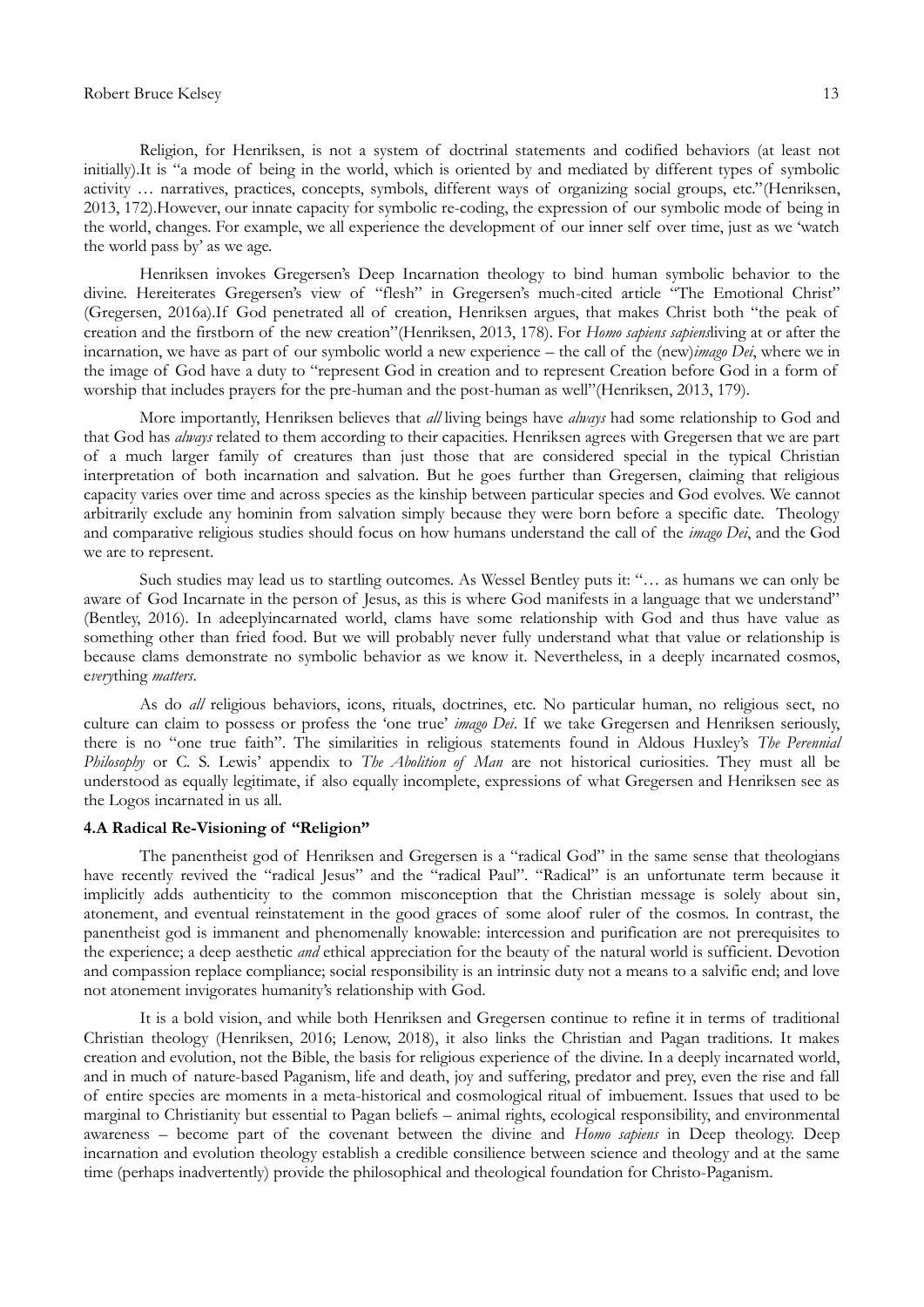Three key components of this foundation are outlined below.

#### **4.1 No Privileged Religious Symbolism**

Deep theology's coupling of symbolic activity with evolution and religion supports the existence of, but not the veracity of, any and all religious doctrines. Kenosis describes a relationship between divinity and nondivinity, not an historical event by one or more Persons of the Christian Trinity. That relationship, not its symbolic representations *per se*, is what supports religious/spiritual behavior. "Christian" kenosis is a specific symbolic and constitutive stance in the world. Like all other religious cognitions and experiences, it is based upon the symbolic and environmental niche in which it appears and within that niche 'articulates' the intersection of the divine and mundane.

That does not mean any specific religion has the 'correct' symbolism. Symbols overlay the 'reality' and are the means by which we think and communicate it. George Murphy"s assertion that the New Testament gospels were written when the Christian God kenotically entered the gospel authors (Murphy, 2012) has the same truth value as Aleister Crowley"s claim that Aiwass delivered *Liber AL vel Legis* to the world through him (Crowley, 1904).

More importantly, they could both have the same Ultimate Author. All doctrines and texts and rituals and religious ethical percepts are "created equal" to echo a famous secular Declaration. There is no comparative hierarchy of truth (or falsehood) on evolutionary panentheistic grounds; all expressions are niche-dependent and individual-dependent (van Huyssteen, 2017a and 2017b).

## **4.2 Deep PanentheismMeansMutual Dependence**

Henricksen"s coupling deep incarnation with deep symbolism leads him to an intriguing definition of panentheism. Panentheism "articulates the close, intimate, and reciprocal relationship between God and the world, in which the two are dependent on each other in order to realize themselves fully" (Henriksen, 2017).For Henriksen, the world is sacramental: God reveals Godself by means of the world, we apprehend God through "disclosure." Disclosure is an intuitive experience that lies somewhere between ecstatic revelation and normal perception. In layperson terms, it is akin to the "Ah ha!" moment, but what is disclosed is more significant than simply "getting the point". In the religious experience of disclosure, we see God as "constitutive" –we apprehend (although we may not be able to articulate) the structure and necessity and basis of an experience.

This constitutive experience is more than realizing a causal connection between God's creation and my ability to bear witness to it. Even a Deist understands that God is the source of the world we live in and can accept God *as* God. Henriksen is after something more significant here: an inter-dependent relationship between God and God's creation. For Henriksen, "dependence goes both ways"; the world's sacramental nature is dependent upon God's creation and all that entails, while God is dependent upon that created world to "mediate" (that is, to realize, actualize, enable, evolve in time) the call to "communion" with God (Henriksen, 2017).

What does it mean in real terms to say that God and the world have a reciprocal relationship, that God depends upon us for His manifestation as much as we depend upon Him for our (and all creation's) being? Henriksen does not explore this dependence in our mundane experience, so let me illustrate it here.

When we say to someone "I'm depending on you to do that by tomorrow morning," we can mean two different things. We can mean that we could do it ourselves but we"ve delegated that to you and we expect you to do it or there will be consequences (for example, you will be fired).Or we can be saying that I cannot do that myself, that you alone can and should do it because we both need this to be done, and thus it is your responsibility to me and to yourself to do this. It is the latter kind of dependence Henriksen is after.

God is not aloof and all-powerful and demanding; he is a visionary, a team-player who understands his teammates" strengths and weaknesses, and who plays to their strengths and accommodates their weaknesses. And we, in turn, attempt the tasks at hand with "best intentions" and with our "best effort" – not for personal reward but for the team, not to revel in the glory of the win but instead to know the satisfaction of the task itself, done not for ourselves but for others. In this moment of satisfaction there is both promise and commitment – the coach was right and we all *can* do this; we can do this *again*; so*let's go do it!* 

This is the communion Henriksen speaks of in the symbolism of his Christian theological rhetoric. Like selflessness, sacrifice, love, and ekstasis it is visceral, an embodied pervasive yearning to act beside and with and for and through God while you and your actions make Godself real. In more Pagan terms, it is the visceral sense of unity with all other entities in the cosmos, irrespective of proximity or utility, tempered bythe recognition that life and death are immediately and universally linked, and for everything gained something else is lost.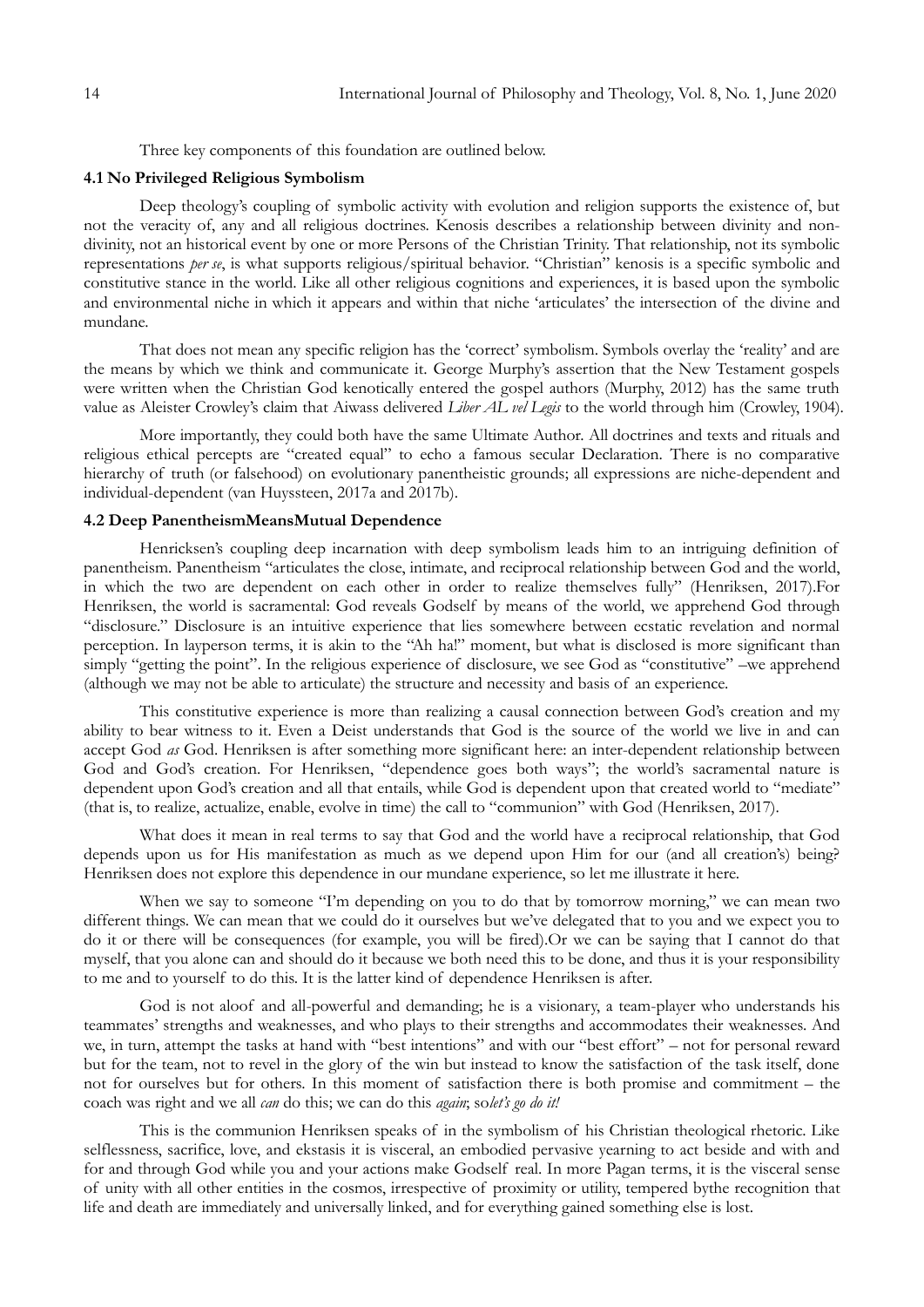#### **4.3 Our imago Dei Reflects Downward**

Deep Incarnation is not only a "solution" to the problem of kenosis, it is also a revival of an environmentcentric view of theology that is at least as old as Francis of Assisi (Gregersen, 2016a). "Environment" is not restricted to the physical situation we find ourselves in. It includes the entirety of the niche and its "physiological, behavioural, psychological historical, social, and symbolic" aspects (van Huyssteen, 2017a).

I am the product of my environment, but the environment is a product of my actions. I eat at a fast food restaurant rather than home because I commute 35 miles to work, and the plastic and paper I discard into the waste bin on my departure find their way into the environment around me – not *my* living room, which is why ecological awareness is so difficult to attain, but in some other entity"s living space – soil, ocean, etc.

Deep Incarnation, taken literally, means that the table I sit at, the beef and fries and bread I consume, the plastic utensils, and the landfill or sea current that eventually becomes the waste"s home *is God*. This goes far beyond the issue of whether the hosts in communion are symbolically or actually the body and blood of the second Person of the Trinity – the hosts, and everything else in the world, *is God*(and if one accepts a trinitarian view, the Son and Spirit as well). But, for the same reasons, so are mass murderers, fascist leaders who exterminate members of some out-group, volcanoes that obliterate plants, animals, and sometimes humans, and diseases. All of these are also God. That statement is problematic only if you believe that God and religion exist to support your salvation, to free you from the pain and threats of this veil of tears. It is also a problem if your religion is transactional – one behaves well in order to secure a reward of some sort. And it is a problem if you believe the world and God are separate.

But for "Deep" theology and the more existentialist-inclined Pagan perspectives it is not a problem. It is an affirmation and an invitation. Gregersen emphasizes the suffering of an incarnated God"s "humility, poverty, continence, and the obedient subjugation under unfair conditions" (Gregersen, 2016a) and the "intertwinement of life and death for the benefit of all creatures who in their own bodies experience life's blossoming but also – and often painfully prematurely – become familiar with suffering and with the untimely termination of life" (Gregersen, 2010). God incarnated affirms and exemplifies God"s compassion, a promise and a commitment to other-ness, especially to the disadvantaged and the doomed.

Deep theology's re-visioning of the *imago Dei* goes far beyond the simplistic "Love Thy Neighbor" dictum. In the "radical" re-visioning of the *imago Dei*, the Perfect embraces imperfection; the Loving embraces violence, hatred, prejudice; the Eternal embraces the finite; the Immutable embraces evolution and the growth/decay/death of individuals and of species. This re-vision conjoins Christianity with Pagan nature religions, wherein life, decay, and death are natural and inescapable, not to be "accepted" but to be revered and celebrated.

That celebration may not be pleasant or easy. In the symbolic terms of Deep theology, celebration islearning to embrace *God's* pain with your own inclusive and unfaltering compassion and forgiveness. In the symbolic terms of nature Paganism, celebration is attending to and caring for the well-being of all physical entities, from humans to clams to rocks; it is a "charity of regret" because Pagans understand too well that their own existence requires, and yet often disrupts or terminates, the existence of so many other entities. For both Deep theology and Christo-Paganism, the Great Chain of Being does not represent an ascending hierarchy of value, it reveals increasing responsibility and "Deeper" awareness, and therewith a greater opportunity to embody and to actualize the sacred.

## **References**

Bentley, W. (2016). Re-visiting the notion of deep incarnation in light of 1 Corinthians 15:28 and emergence theory. *HervormdeTeologiese Studies*, *72*(4), a3425[.https://doi.org/10.4102/hts.v72i4.3425](https://doi.org/10.4102/hts.v72i4.3425)

Borg, M. (1997). *The God we never knew: Beyond dogmatic religion to a more authentic contemporary faith.* HarperCollins.

- Clayton, P. (2017). How radically can God be reconceived before ceasing to be God? The four faces of panentheism. *Zygon*, *52*(4), 1044–1059.<https://doi.org/10.1111/zygo.12368>
- Crowley, A. (1904). *Liber AL vel legis*. Available online courtesy the O.T.O U.S.A Library, [http://lib.oto](http://lib.oto-usa.org/libri/liber0220.html)[usa.org/libri/liber0220.html](http://lib.oto-usa.org/libri/liber0220.html)

Devall, B. (2001). The deep, long-range ecology movement. *Ethics & The Environment*, 6(1), 18-41.

- du Toit, C. (2016). Panpsychism, pan-consciousness and the non-human turn: Rethinking being as conscious matter. *HervormdeTeologiese Studies*, *72*(4), 1–11.<https://doi.org/10.4102/hts.v72i4.3426>
- Elsecott, H. T. (2008). "The Christo-Pagan tradition." <http://christo-pagan.blogspot.com/>